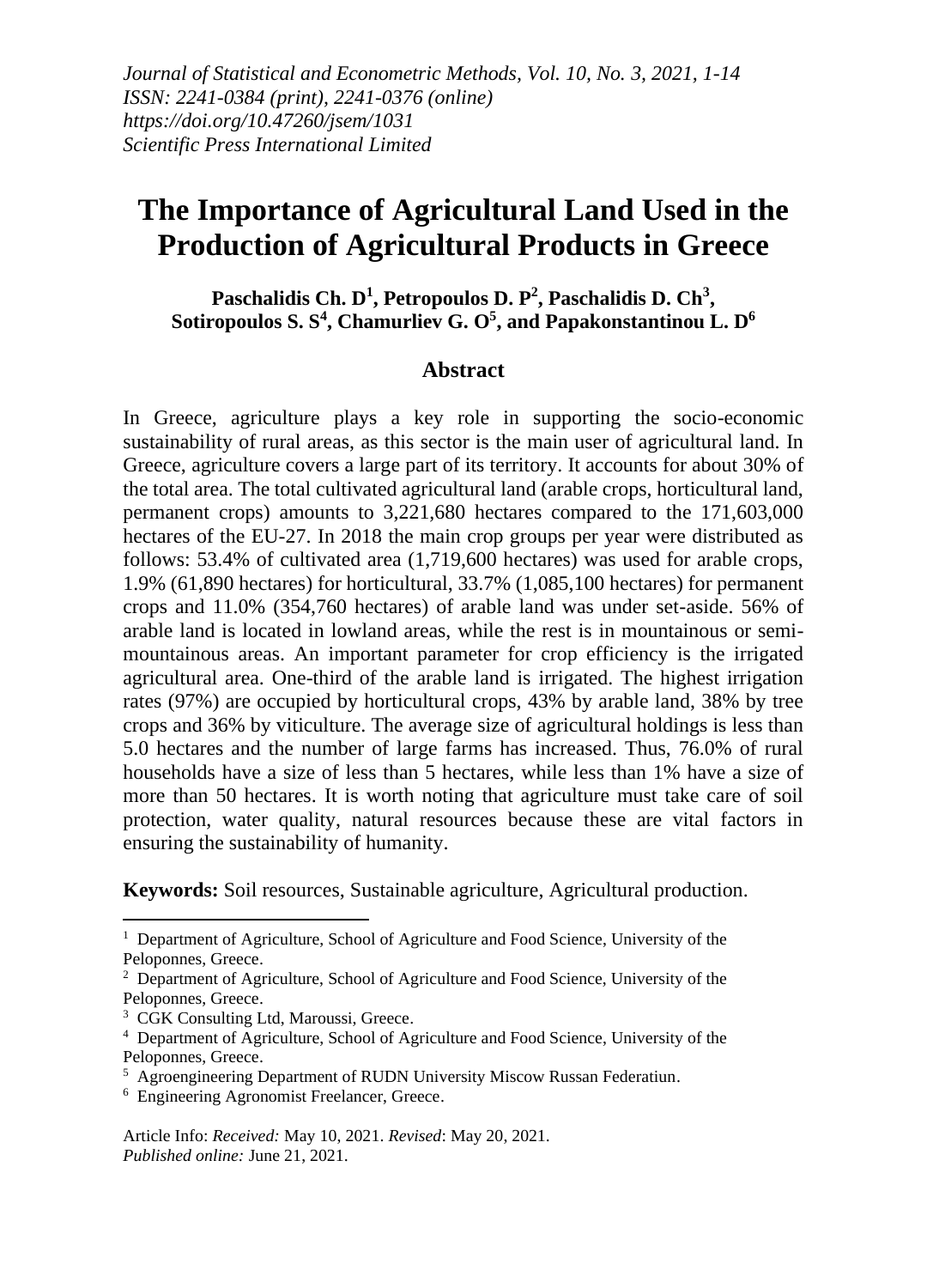#### **1. Introduction**

The contribution of the agricultural sector in Greece has always been of considerable importance. Its role is multidimensional, covering many and sensitive sectors, both socio-economical and environmental. In the past it was a means of reviving the post-war economy of Greece, while in the current era of global economic crisis and pandemic COVID19 is also a stable means of growth. It participates in many indicators of the economy and affects it to a great extent. Agriculture's contribution to the economy is attained through the products produced and through the foreign exchange markets involved. In addition, it is a feeder of a range of products and services, determining both food self-sufficiency and food safety, producing better and safer food, regulating other sectors of the economy, such as processing and the country's trade balance. Sustainability of agricultural production is vital for humans because agriculture is the main food resource for the growing population. Soil is the quintessence of life and health for humanity. Soil fertility management and quality-health is the key to the development of sustainable agriculture (Simonis and Setatou, 2008). At the same time, agriculture has been implementing regulations in recent years, constantly regulating the preservation and protection of the environment. The participation of agriculture in the development of a country's economy depends on many factors, such as the country's national wealth, territory, its international relationships and the level of economic development. The larger the agricultural sector, the greater its participation in the economy. It is also a fact that as an economy develops, the participation of the agricultural sector decreases and this is due to the inelastic demand for agricultural income and the increase in agricultural inputs from non-agricultural sectors, as well as the increase in the share of expenditure of its products intended for processing, packaging and presentation.

## **2. Materials and Methods**

Ιn this paper, the statistical data used have come from the databases of the Hellenic Statistical Authority (ΗEL. STAT.), οf the Ministry of Rural Development and Food and are supplemented with additional information from Eurostat and Feostat.

## **3. Results and Discussion**

The importance of the primary sector is determined, based on its percentage participation in GDP. According to a survey by the General Confederation of Greek Workers, the percentage participation of the agricultural sector in the formation of GDP historically declines. The total contribution of agricultural production for 1951 was of the order of 29% of total GDP. However, agricultural production may have been on the rise, but over time its share in the country's GDP has been declining. During the last five decades, the contribution of the Greek agricultural sector to the Gross Domestic Product (GDP) has decreased from 15% to less than 5%. GDP decreased from 9.9% in 1995 to 7.3% in 2000 and then to 5.2% in 2006. The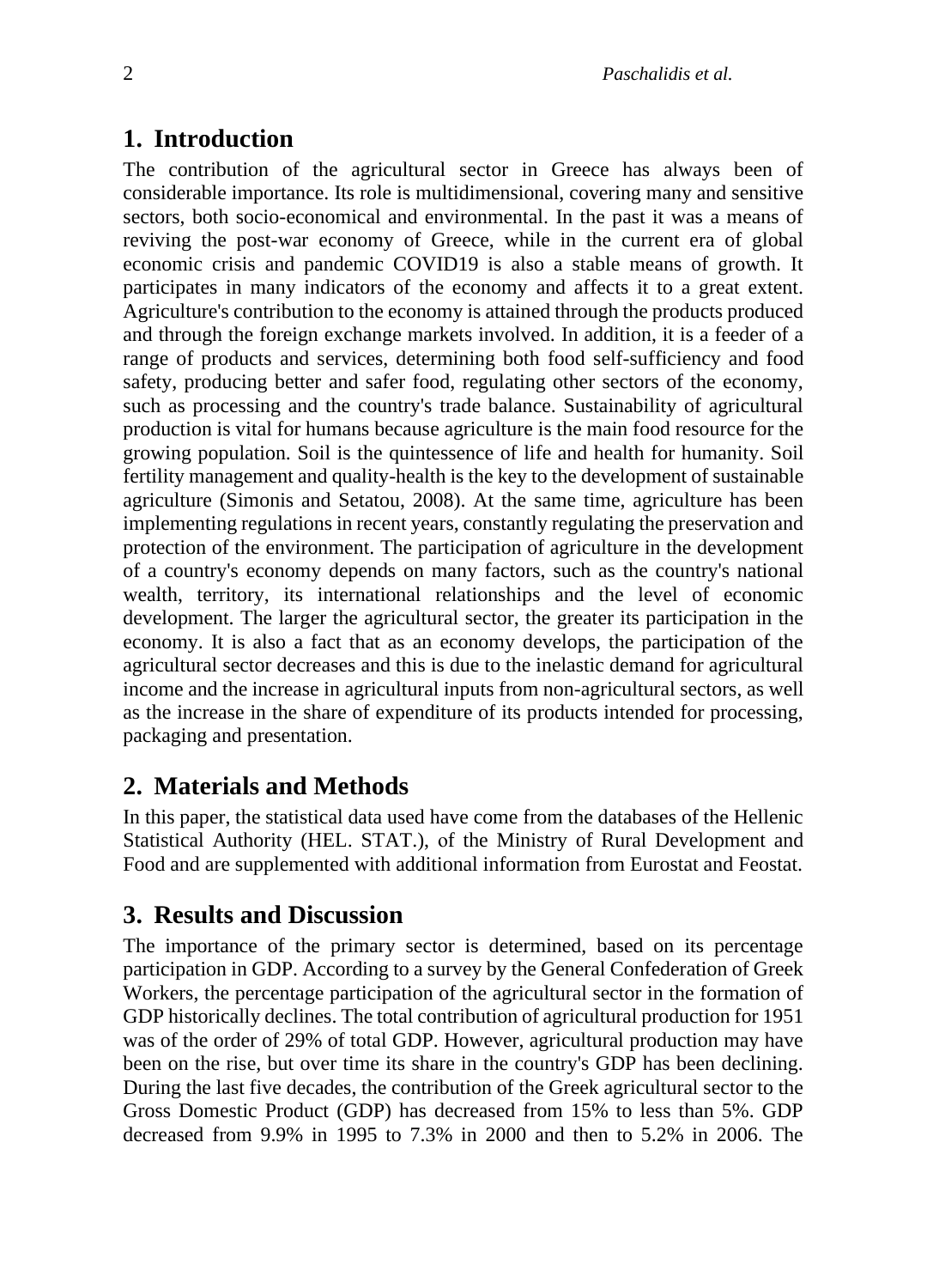contribution of the sector to the Greek economy is, however, more important than that of the European Union (EU) average**.** In addition, in Greece, agriculture plays a key role in supporting the socio-economic sustainability of rural areas, as this sector is the main user of agricultural land and employs about one third of the rural population. (Figure 1, 2).



**Figure 1: Percentage of the agricultural sector which participates in the GDP of the country**



**Figure 2: GDP in relation to all European countries**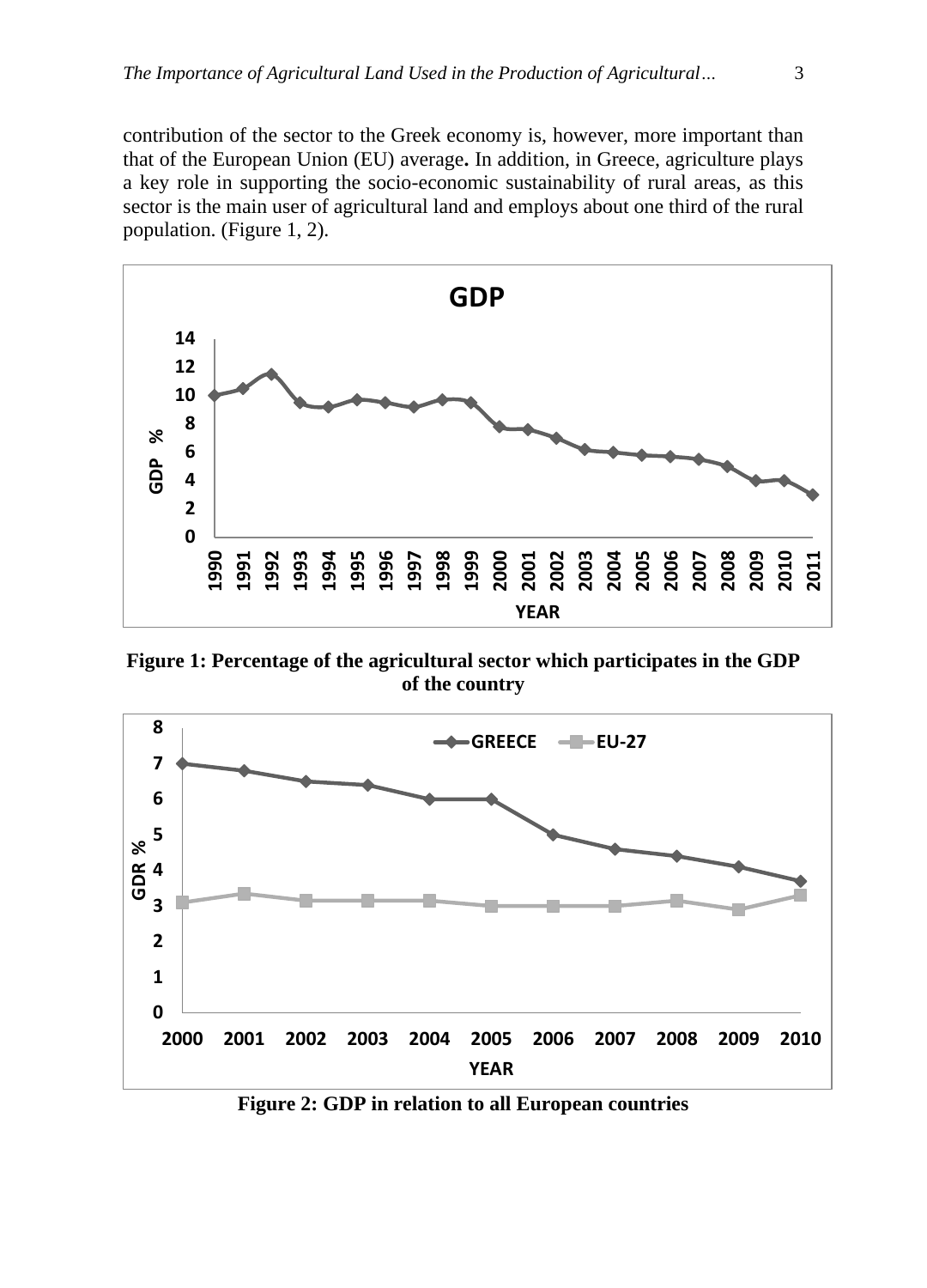This is proved by the above Figure 2, which shows the great contribution of G.D.P. in relation to all European countries. Greece's entry into the European Union (EU) has greatly affected its entire economy and its effects are evident in agriculture. The participation of agriculture in Greece is decreasing every year. The share of the agricultural sector in the national economy varies in larger percentages than those of Europe. The arable land in Greece covers a large part of its territory. In 2018, the total cultivated agricultural land of the country (arable crops, horticultural land, permanent crops) amounts to 3,221,680 hectares, in approximately 31% of the total area, compared to 171,603,000 of EU-27, while forestry 50%, meadows 12%, wetlands 2%, cities, villages and infrastructure 4% and other remaining land uses (quarries, mines, etc) 2%. The total area of rural areas of the country is 82% compared to 57.6% of EU-27, and their population is 43% compared to 23% respectively. (Paschalidis, C. et al. 2020).



**Figure 3: Utilized agricultural area by region**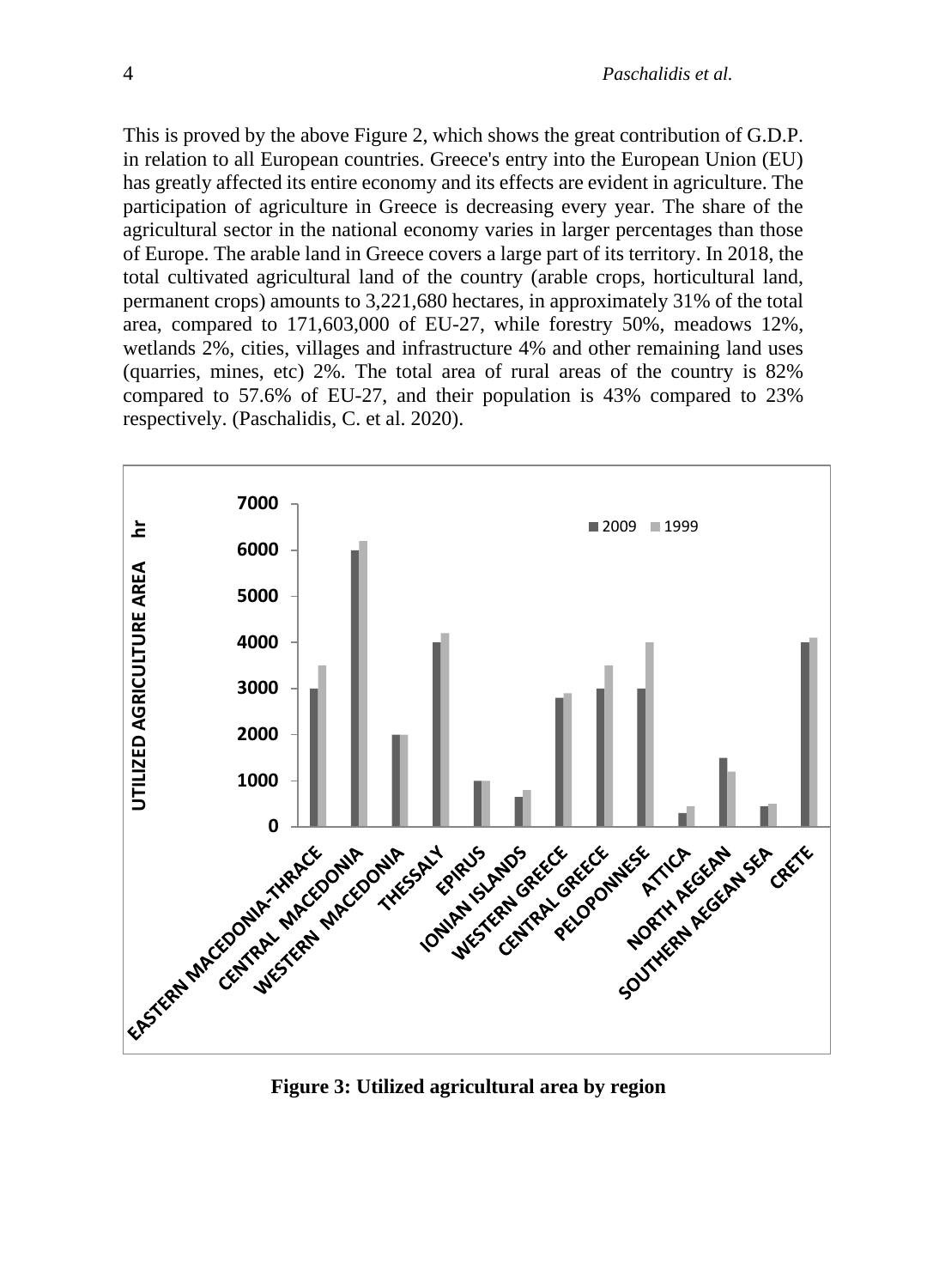The above diagram shows the data for the used agricultural area by region. The largest agricultural areas are in Macedonia, Thessaly and Central Greece. It is worth noting that the cultivated land in Greece has decreased mainly due to the reductions in the production of cotton and tobacco, as well as cereals and oil crops. The cultivated areas of Greece show a significant decrease in the period 1990-2011. According to FAO data, land in 2011 decreased by about 22% compared to 1990. In addition, 56% of the arable land is located in lowland areas, while the rest is in mountainous or semi-mountainous areas. Finally, 82.7% of the used agricultural land is located in less-favored areas, of which 56.4% are in mountainous areas. The corresponding figures for the EU -25 is 55.4% and only 16.3% (Kaditi, E., Nitsi, E. 2010).



**Figure 4: Irrigated agricultural land by region**

Irrigated agricultural land is also an important parameter for crop efficiency. In Greece as a whole, in 1999, 44.6% of all crops were irrigated, while in 2009 a percentage of 40.6% (HEL.STAT, 2012). In total, the majority of Greek crops showed a decrease in irrigation except in Western Greece, the Ionian Islands, Attica, the Peloponnese and the South Aegean. The region, especially of Thessaly, has been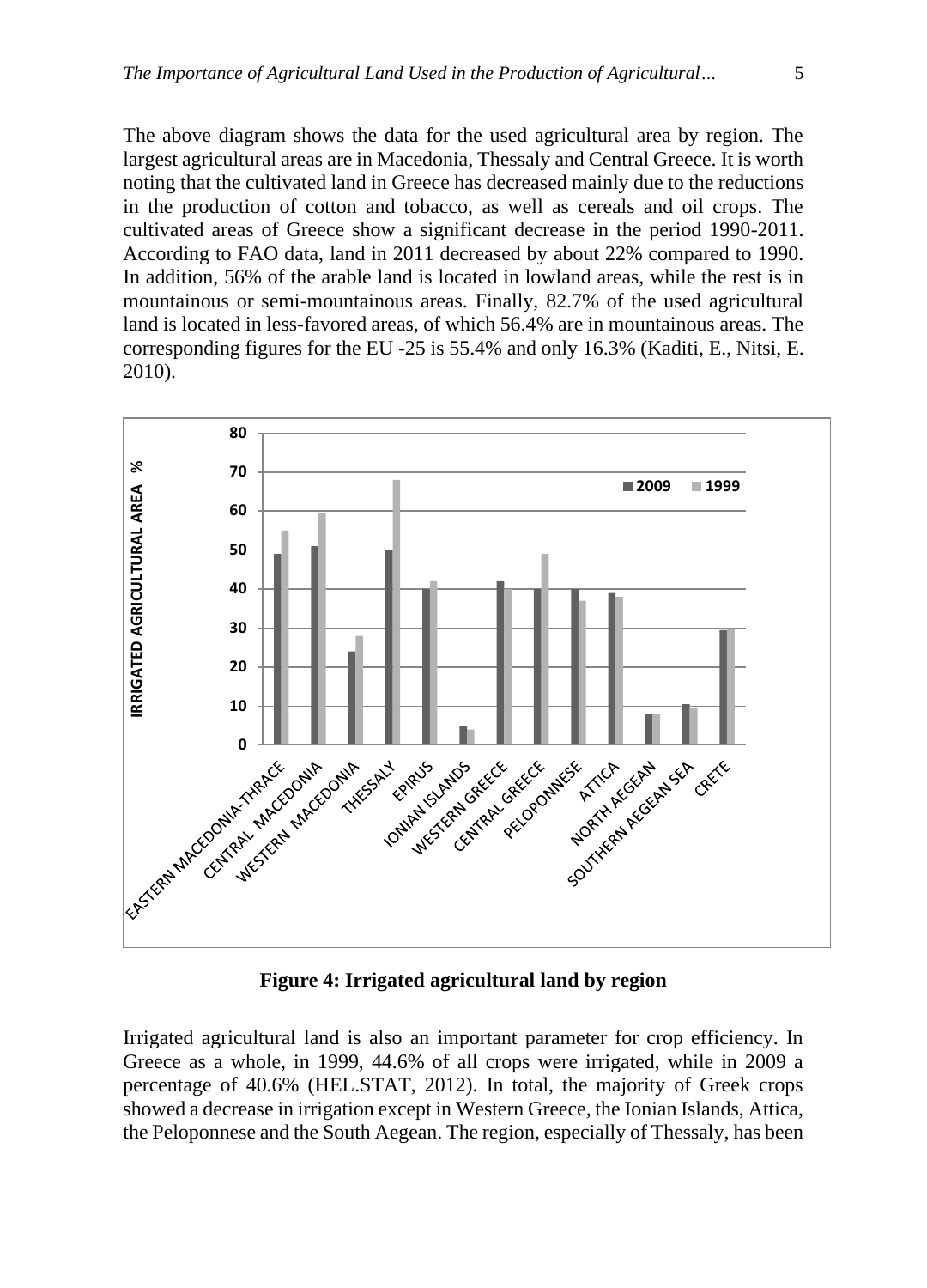experiencing a particular water shortage problem in recent years. Irrigated areas based on geomorphological characteristics for mountainous areas occupy 21.9%, for lowland areas 48.3%**%** (Dagkalidis A., 2008). For 92% of the irrigated areas of the country, irrigation is done by systems and techniques that do not ensure the rational and sustainable management of water resources, with large losses in transport and irrigation. Regarding the type of crops that occupy the highest percentages of irrigation, are the vegetables that are irrigated in 97%, in 43% the arable crops, in 38% the arboreal ones and in 36% the viticultural ones. The structural characteristics of Greek agriculture are what characterize it and create the specifications and conditions for further development. These mainly consist of the very large number of small and fragmented agricultural holdings, the low percentage of irrigated agricultural land, the high percentage of economically active people employed in agriculture and in their old age (about 60% are over 55 years old and in the busy employment of farmers (Petropoulos D., 2020**).**

|                                                       | 1995                     |                                       | 2000                     |                                       | 2005                     |                                       | 2013                     |                                       |
|-------------------------------------------------------|--------------------------|---------------------------------------|--------------------------|---------------------------------------|--------------------------|---------------------------------------|--------------------------|---------------------------------------|
| Size of<br>cultivated<br>agricultural<br>Land<br>(ha) | Number<br>of<br>Holdings | Percentage<br>of the<br>Total<br>$\%$ | Number<br>of<br>Holdings | Percentage<br>of the<br>Total<br>$\%$ | Number<br>of<br>Holdings | Percentage<br>of the<br>Total<br>$\%$ | Number<br>of<br>Holdings | Percentage<br>of the<br>Total<br>$\%$ |
| $-2$<br>0                                             | 353,000                  | 44.0                                  | 394,951                  | 48.68                                 | 412,000                  | 49.4                                  | 364.880                  | 45.0                                  |
| $2 - 5$                                               | 249,000                  | 31.0                                  | 226,496                  | 27.9                                  | 223,000                  | 26.7                                  | 179,470                  | 22.1                                  |
| $5 - 10$                                              | 148.000                  | 18.4                                  | 109.004                  | 13.4                                  | 140,300                  | 16.8                                  | 86,520                   | 12.2                                  |
| $10-20$                                               | 26,000                   | 3.2                                   | 52,669                   | 6.49                                  | 22,000                   | 2.64                                  | 45,560                   | 5,6                                   |
| $20-50$                                               | 22,000                   | 2.7                                   | 23.922                   | 2.94                                  | 28,000                   | 3.36                                  | 26,200                   | 3.2                                   |
| >50                                                   | 4.000                    | 0.49                                  | 4.276                    | 0.52                                  | 7.000                    | 0.84                                  | 6.880                    | 0.8                                   |
| >100                                                  | 1.000                    | 0.12                                  | 1.000                    | 0.12                                  | 1.000                    | 0.12                                  | 1.000                    | 0.12                                  |
| Total                                                 | 802,000                  | 100                                   | 811.318                  | 100                                   | 833,000                  | 100                                   | 810.530                  | 100                                   |

**Table 1: Size categories and land used of agricultural holdings in 1995, 2000, 2005 and 2013.**

Examining the distribution of the total number of agricultural holdings in size classes according to their area, there is an increase in the number and percentage of the total, of very small holdings up to 2 hectares and at the same time there is a slight increase in the number-percentage of holdings with an area of over 20 hectares. The conclusion on the nature of the maintenance of very small properties is confirmed. At the same time, however, the gradual concentration of land in larger farms is evident. While holdings of up to 20 hectares in 1995 accounted for 44.01% of the total and owned 76.30% of the total land area, 213 accounted for 51.4% of the total and owned 64.35% of the total land area. Despite the survival of the very small agricultural holding, examining the structure of the agricultural holdings that occupy the used agricultural land , based on their area, the tendency of concentrating the land in larger properties emerges slowly but steadily. The tendency of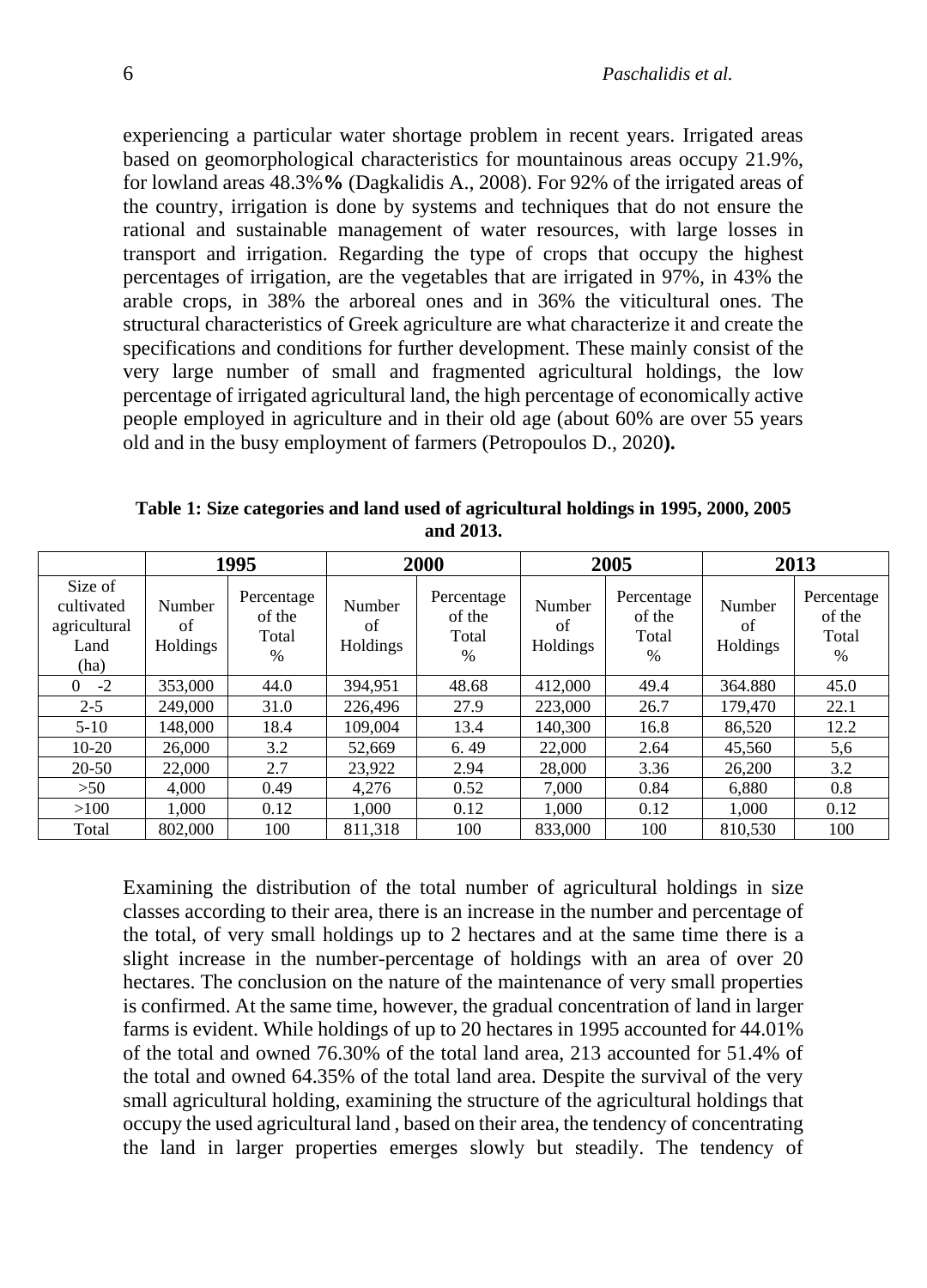concentration is stronger for the categories of holdings with an area from 300 acres to 1000 acres. Thus the percentage of these holdings that hold more than 1,830 acres from 0.08% has reached 1.0% in 2013. This trend will continue in the coming years and is fueled by the implemented tax policy, but also by the continuous squeezing of family income - mainly small and medium-sized farms - by increasing production costs and setting low selling prices It is noted that the average area of agricultural exploitation in Greece is 4.8 hectares, one of the smallest among the EU countries. The average agricultural holding at EU level is four times that of Greece. The total number of holdings with fluctuations has remained at the same level since the early 1990s, after the sharp decline that occurred between 1987 and 1990, when it shrank by about 100,000 holdings (Paschalidis, C. et al. 2018). (Karanikolas, P. 2017) The interpretation of non-mobility of agricultural holdings is associated with social, economic and psychological factors. The economic factors are related to the unsatisfactory growth of all sectors of the National Economy during this period, as a result of which the conditions for stable and satisfactory incomes are not created. In addition, agricultural holdings act as a shield to protect and enhance family income, to people who are additionally engaged in the agricultural profession. The social and psychological factors are connected with the strong institutions of the average Greek with the province, the agricultural family and the agricultural activities. Thus he practices the agricultural profession as a complement, but also as a continuation of the family tradition. The largest number of holdings is located in the region of Central Macedonia (96,482 in 2016), followed by Crete and the Peloponnese and the smallest number (20,283 in 2016) is located in the South Aegean, followed by the North Aegean, the Ionian Islands and Attica. From 2009 to 2016 the number of holdings shows a decrease of 38,105 holdings or 5.3%. The main crops in Greece based on the cultivated area are cereals, olives, cotton, maize, grapes, tobacco, oats, potatoes, peaches and nectarines. In 2018 the main crop groups per year were distributed as follows: 53.4% of cultivated area (1 million 719 thousand 600 hectares) was used for arable crops, 1.9% (61 thousand 890 hectares) for vegetables, 33.7 % (1 million 085 thousand 100 hectares) for permanent crops and 11.0% (354 thousand 760 hectares) of arable land was under fallow regime (Larissi, 2014).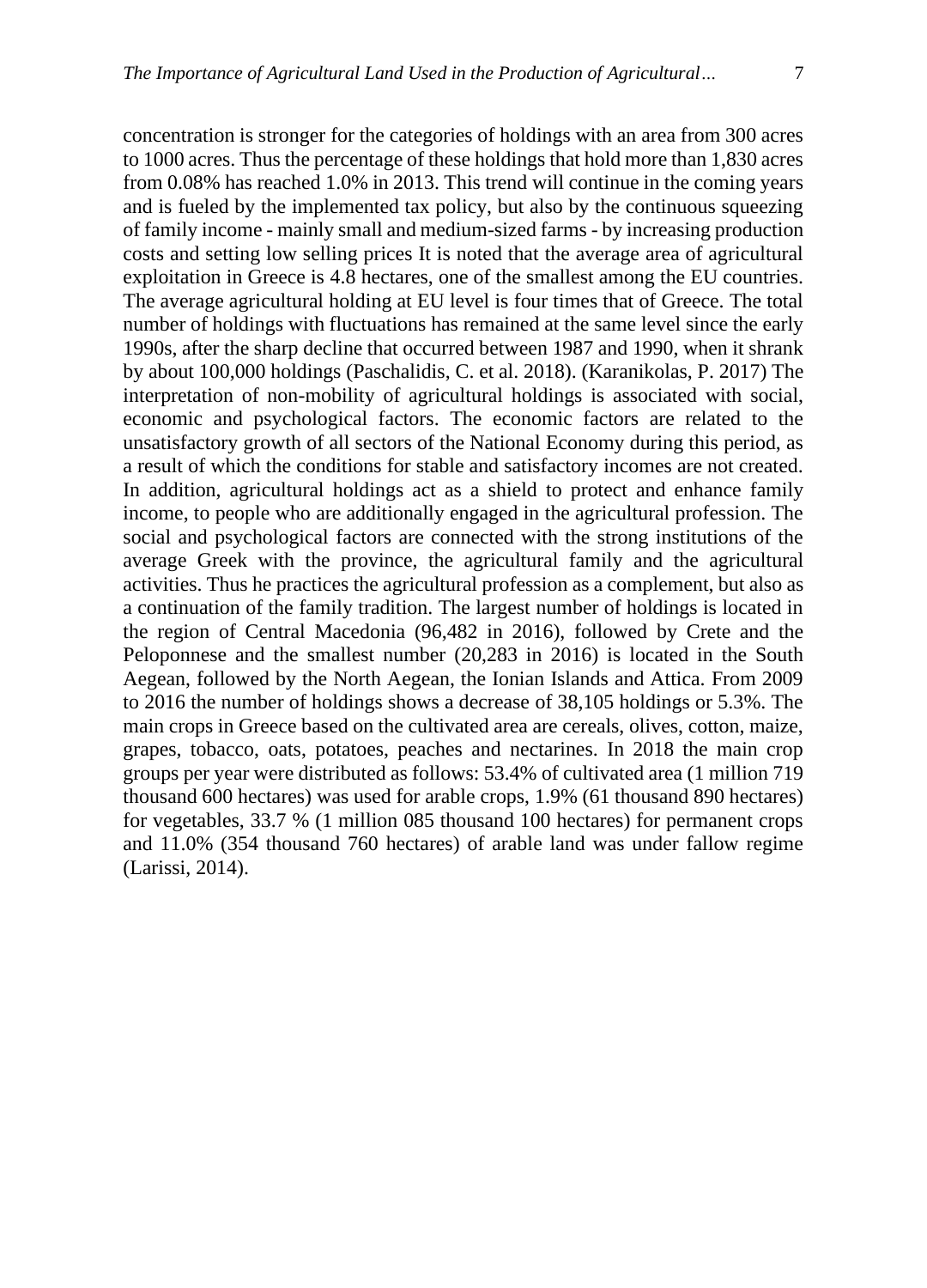

**Figure 5: Percentage (%) distribution of cultivated agricultural land by categories (Total, 2018).**

This diagram above shows the percentage distribution of cultivated agricultural land by category. The main cultivated species of Greece are of Mediterranean type with small differences in their production over the years, while in recent years it is observed that new products have start to be cultivated. Large crop plants (LCP) occupy a total of about 55% of the total cultivated area in Greece, not counting the set-aside, which is basically applied to LCP. It is therefore understood that 65% of the Greek Agricultural Land concerns LCP which include cereals, industrial plants, legumes, fodder plants, biomass plants and aromatics.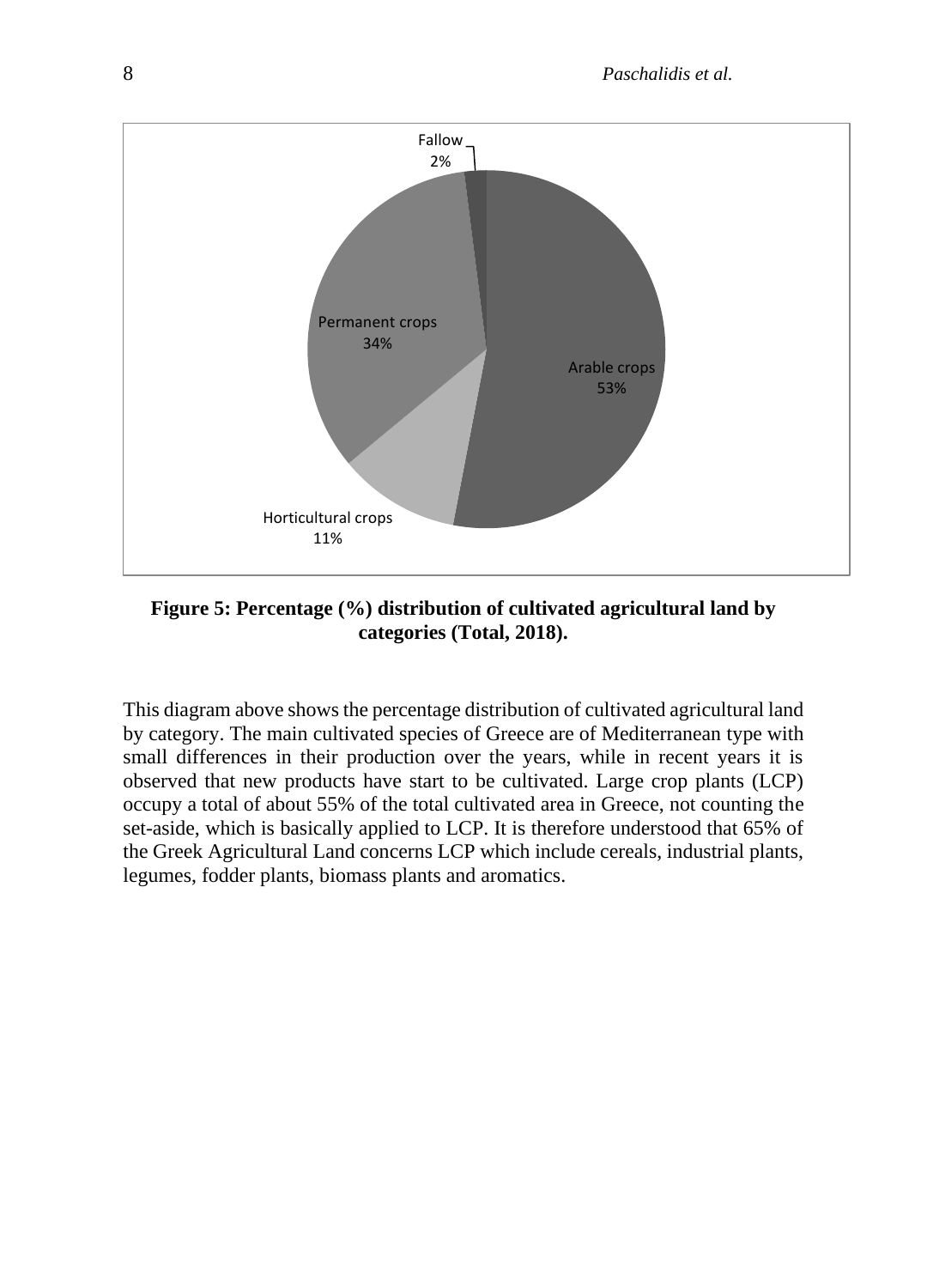|                 | 1990      | 1995    | 2000    | 2005    | 2010    | 2011    | <b>Total</b> |
|-----------------|-----------|---------|---------|---------|---------|---------|--------------|
|                 | ha        | ha      | ha      | ha      | ha      | ha      | $\%$         |
| Wheat           | 1,003,000 | 878,800 | 857,800 | 843,900 | 510,000 | 544,000 | 27           |
| Olives          | 691,000   | 708,716 | 781,000 | 784,500 | 834,200 | 850,000 | 25           |
| Cotton          | 259,000   | 420,000 | 412,000 | 364,500 | 250,000 | 300,000 | 11.5         |
| Maize           | 207,600   | 182,487 | 216,000 | 246,900 | 151,550 | 181,630 | 7.1          |
| <b>Barley</b>   | 179,00    | 156,300 | 119,300 | 94,300  | 112,000 | 101,630 | 4.3          |
| Grapes          | 145,919   | 126,712 | 124,790 | 125,400 | 99,300  | 103,200 | 4.0          |
| Tobacco         | 78,796    | 69,000  | 61,000  | 54,369  | 15,600  | 16,122  | 1.8          |
| Oats            | 43,000    | 44,288  | 43,200  | 40,400  | 56,200  | 88.220  | 1.6          |
| <b>Potatoes</b> | 50,300    | 52,000  | 48,800  | 44,440  | 31,350  | 28,450  | 1.5          |
| Peaches<br>&    | 44,1,000  | 53,500  | 44,300  | 43,266  | 43,600  | 42,200  | 1.5          |
| nectarines      |           |         |         |         |         |         |              |

**Table 2: The main crops based on the cultivated area.**

According to the above table, the main species are cereals, olives, cotton, tobacco or potatoes, peaches. Cereals are products of primary importance for Greek agriculture and in 2013 4.55 million tons of cereals were produced. Regarding the value of the products produced, cereal crops in Greece produce about 8% of the total value of agricultural production (Eurostat News Release 33/2015), in about 770 million euros. The second main product is olives of which the largest area, production and economic value are held by the oil-producing countries. Globally, Greece is ranked in the third position of olive oil production given the fact that olive oil is an important food product and has the highest nutritional consumption in the world. The cultivated area of the olive orchards is steadily increasing over the years. One of the most important factors of this phenomenon is the fact that olive is a plant that can be grown in many areas whether it is lowland, semi-mountainous and mountainous. Also, Greece, in addition to holding the 3rd place in the world in the production of olive oil, holds the 5th place in the production of edible olive globally.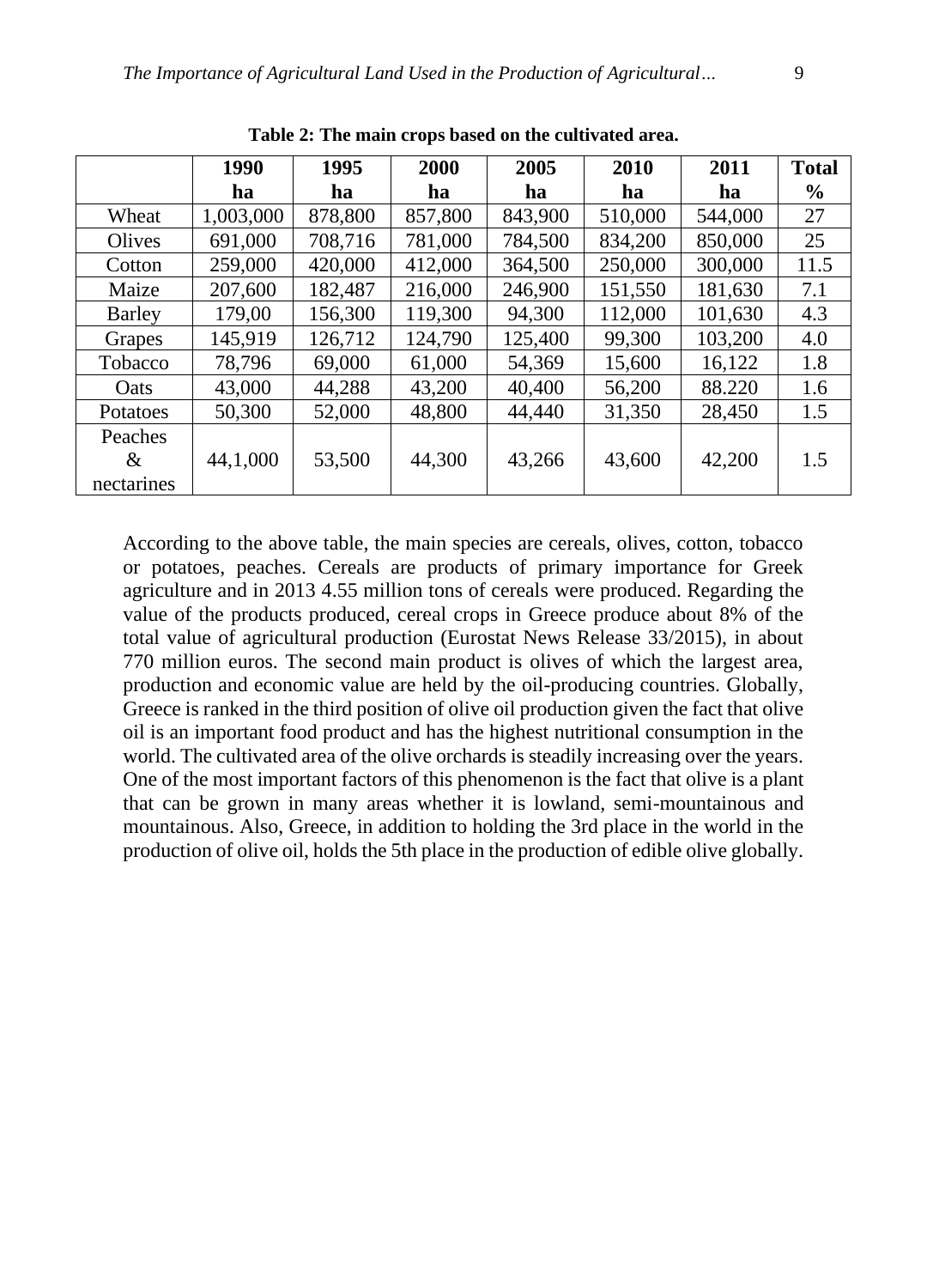|                               | 1990      | 1995      | 2000      | 2005      | 2010      | 2011      | <b>Total</b>  |
|-------------------------------|-----------|-----------|-----------|-----------|-----------|-----------|---------------|
|                               | tons      | tons      | tons      | tons      | tons      | tons      | $\frac{6}{9}$ |
| Maize                         | 2,013,000 | 1,838,779 | 2,094,000 | 2,534,077 | 1,718,460 | 2,166,790 | 10,80         |
| Sugar<br>beets                | 2,760,000 | 2,537,054 | 3,033,244 | 2,573,393 | 761,500   | 324,400   | 10,77         |
| Olives                        | 1,003,724 | 2,199,300 | 2,502,000 | 2,583,185 | 1,809,800 | 2,000,000 | 10,59         |
| Wheat                         | 1,939,000 | 2,314,838 | 2,326,000 | 2,044,149 | 1,663,070 | 1,702,020 | 10.20         |
| Tomatoes                      | 1,844,000 | 2,064,160 | 2,085,000 | 1,713,580 | 1,406,200 | 1,169,900 | 9.01          |
| Grapes                        | 1,122,436 | 1,128,000 | 1,251,463 | 1,130,000 | 1,002,900 | 856,600   | 5,65          |
| Cotton                        | 670,000   | 1,326,000 | 1,297,000 | 1,231,597 | 700,000   | 890,000   | 5.25          |
| Potatoes                      | 953,035   | 1,050,827 | 1,012,000 | 818,727   | 791,500   | 757,820   | 4.26          |
| Oranges                       | 878,185   | 938,235   | 945,765   | 936,094   | 770,000   | 740,000   | 4.5           |
| Peaches<br>$\&$<br>nectarines | 786,939   | 1,034,421 | 949,943   | 864,406   | 738,400   | 690,200   | 4.14          |

**Table 3: Main crops based on production**

**Table 4: Products with the highest gross value**

| <b>Species</b>                | 1990    | 1995      | 2000        | 2005      | 2010      | 2011      | <b>Total</b> |
|-------------------------------|---------|-----------|-------------|-----------|-----------|-----------|--------------|
| Crops                         | Euro    | Euro      | <b>Euro</b> | Euro      | Euro      | Euro      | $\%$         |
| Olive                         | 803,685 | 1,760,986 | 2,003,359   | 2,068,364 | 1,449,112 | 1,601,406 | 20.3         |
| Tomato                        | 681,476 | 762,839   | 770,541     | 633,277   | 519,681   | 432,353   | 8.0          |
| Grapes                        | 641,603 | 644,784   | 715,358     | 645,927   | 573,275   | 489,647   | 7.7          |
| Cotton                        | 319,141 | 618,845   | 617,845     | 586,831   | 257257    | 400,177   | 5.8          |
| Peaches-<br><b>Nectarines</b> | 428,421 | 563,154   | 517,163     | 470,596   | 401,996   | 375,755   | 5.4          |
| Wheat                         | 305,939 | 365,240   | 367,001     | 322,530   | 262,403   | 368,548   | 3.8          |
| Maize                         | 285,172 | 260,491   | 296,647     | 358,990   | 243,446   | 306,817   | 3.7          |
| Tobacco                       | 216,114 | 236,594   | 217,560     | 198,062   | 35,041    | 32,312    | 2.1          |
| Orange                        | 169,716 | 181,321   | 182,777     | 180,908   | 148,809   | 143,011   | 2.1          |
| Potatoes                      | 160,854 | 177,360   | 170,806     | 138,186   | 133,590   | 127,906   | 1.9          |

Greece is covered by cotton in 11.5% of all arable crops and is the main producer of cotton in Europe. It is worth mentioning that the annual production of cotton in Greece is about 300,000 tons, of which 90% is exported as ginned. The cotton areas in Greece ranges per year (average 2004-2014) from 2.7 to 3.4 million acres with an average yield of 380 Kg  $/$  acre. The total value of the products produced in this value chain exceeds the amount of 1.5 billion euros. Then there is maize which occupies 7.1% of the total area and the largest percentage of crops is livestock. Barley is another grain with a large cultivated area, covering 4.3% of the total. The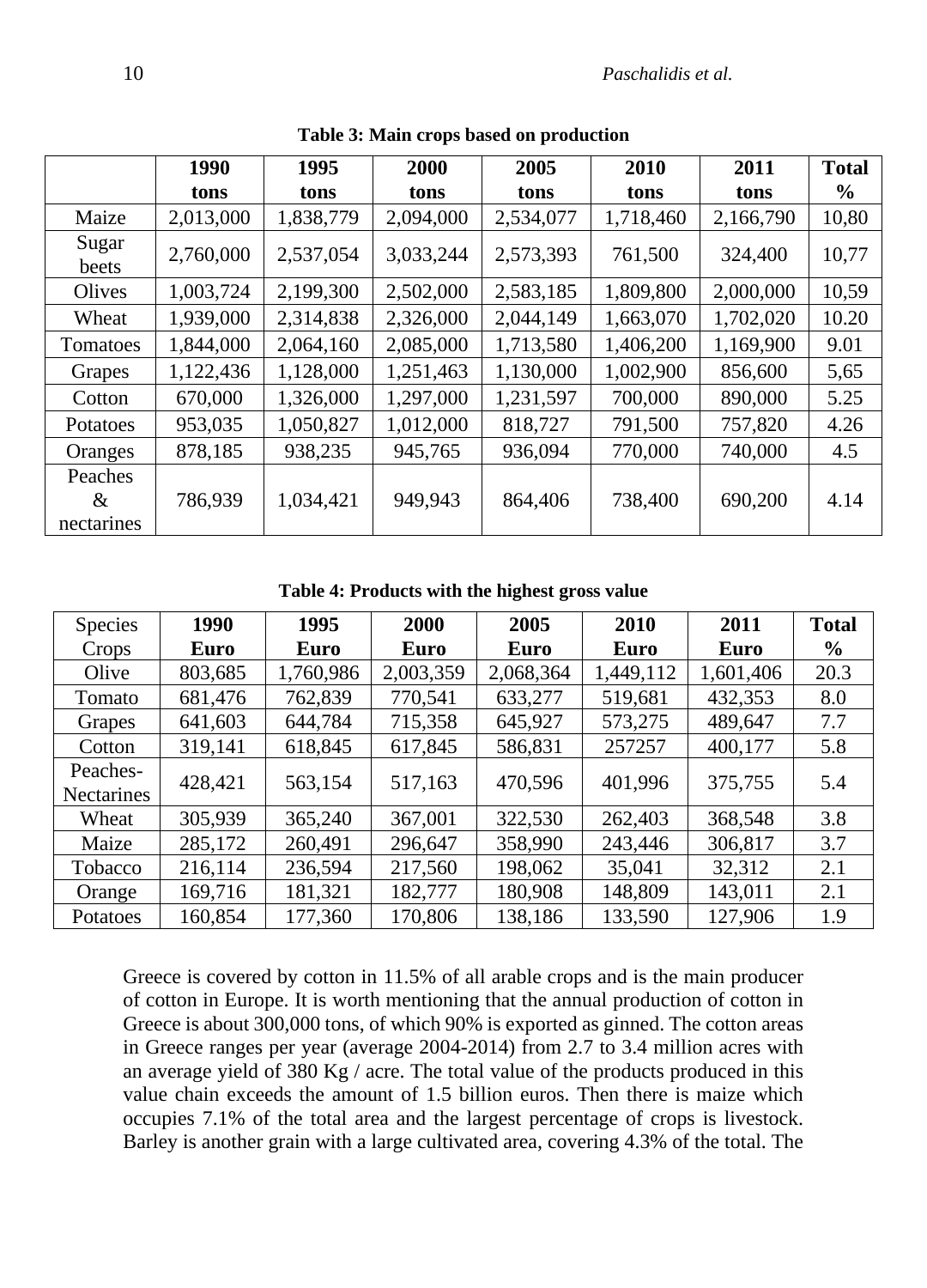cultivation of the vine is closely connected with the history and the tradition of Greece. According to the data of the Research of Viticultural Crops of the Hellenic Statistical Authority, in 2015 the viticulture covers approximately 1,030,821,000 acres. Of the total areas with vineyards, 633,262 acres are cultivated with vines and 397,559 acres with raisins. The cultivation of grapes has decreased by about 30% in 2011 compared to 1990. Most of the varieties grown in Greece are wine-making varieties, of which wine is produced, and which is the most important product of grapes. The production from Greek varieties is 89%, compared to 11% of the production from foreign varieties. Most areas with raisins (76% of the total area of raisins) are recorded in two regions, in the Peloponnese with 154,220 acres and in Crete with 148,045 acres. Tobacco covers 1.8% of the cultivated area. It is the product with the largest reduction of its areas that came after 2005 and amounts to 71%. The substantial countdown for the course of cultivation and its shrinkage to current levels began after the revision of the Common Tobacco Market Organization during the reform of the Common Agricultural Policy in 2004 and the implementation of the new regime from 1-1-2006. This abrupt huge change has had a huge impact on the social and economic sectors of the country. Tobacco growing has the advantage of high yield on a small cultivated area, high price and the fact that it does not need particularly fertile soils. Feed is one of the most important branches of the agri-food chain, as it is the basis for the production of meat, milk and eggs, that means, the main sources of protein for human consumption. According to recent data from HEL.STAT., the value of animal feed consumed in Greece amounts to 1.8 billion euros and corresponds to 70.1% of the production cost of livestock. One of the most important branches of FMC is legumes. The estimated area of legumes for animal feed is close to 1 million acres, with 800,000 acres occupied by alfalfa. Arboriculture is a fundamental part of the Greek economy that can contribute to the economic recovery and development of the country in the coming years. Fruit production and distribution is one of the most dynamic sectors of Greek agriculture, with a significant part of the produced arboricultural products being exported. According to data from the Hellenic Statistical Authority, arboricultural products are among the first exportable Greek products in the "Agrofood" sector. The expansion of arboriculture in recent years, as reflected in the everincreasing rate of planting new orchards, is expected to increase production at a rate proportionally much faster than the increase in domestic consumption, further strengthening the export orientation of Greek arboriculture. Greece is the 4th largest producer of fruit in the European Union and the production volume of the country is more than 4.5 million tons. Indicatively, it is mentioned that Greece holds the 5th place in the world production of peaches, while it is the country with the largest production of industrial peaches and the first in their export. Greece is also in 4th place in world kiwi production with a continuous upward trend in domestic production. Most of the domestic fruit production is occupied by Citrus fruits (oranges 19.7%, tangerines 2.7%, lemons 2.5%) account for the largest share of domestic fruit production, followed by peaches (17.1%), apples (5.5%), kiwis (2.7%), apricots (1.8%), pears (1.6%), strawberries (1.0%) and cherries (0.9%.).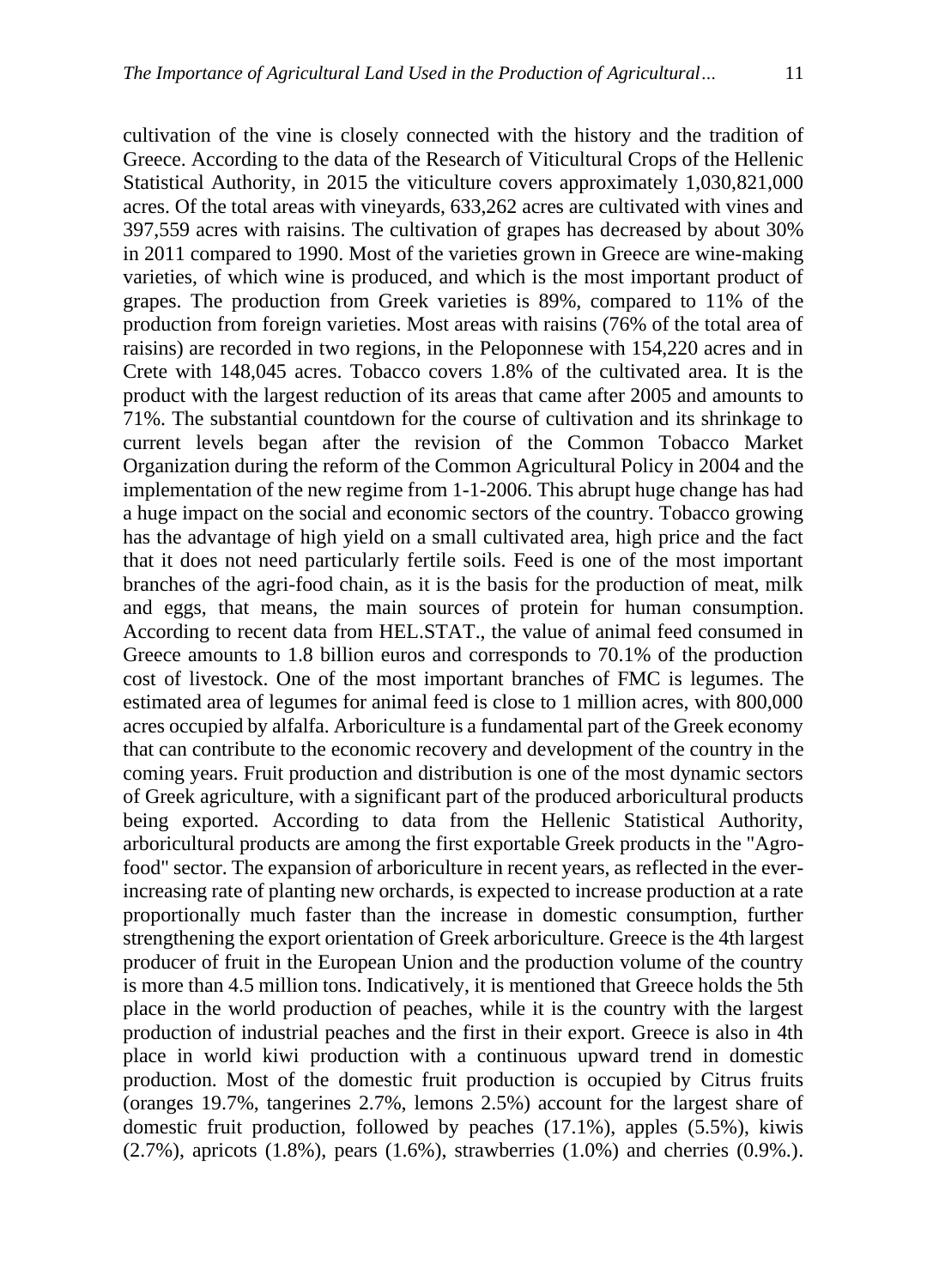The main exported fruits (by volume) are citrus fruits (34.4%), peaches (12.9%), kiwis  $(9.8\%)$ , apples  $(4.8\%)$ , bananas  $(2, 4\%)$ , strawberries  $(2.3\%)$  and apricots (2.2%). The total production of vegetables in Greece in 2014 amounted to approximately 3 million tons (2,865). The most important vegetable crops in Greece based on the area they occupied in 2014 are potato with about 250,000 acres, fresh tomato with about 120,000 acres (excluding the areas with industrial tomatoes), watermelon with about 125,000 acres, onion with about 70,000 acres, raw bean with about 63,000 acres and cabbage with about 55,000 acres. Based on the amount of production, potato is slightly ahead with 586,000 tons, followed by tomato with 550,000 tons and watermelon with 538,000 tons (data of YAAT for 2014). The fruit and vegetable industry has strong export penetration and high competitiveness. The total value of agricultural production in Greece amounts to 9.7 billion. Of this total, 69% comes from crop production. Therefore, crop production has a dominant position in the agricultural economy of the country (Savvas, et al. 2014).



**Figure 5: Value of Agricultural Production**

Almost half of this share corresponds to vegetables. According to a relevant survey of "Gaia Business" (2015), the largest share in the total value of agricultural production in the years 2009-2013 corresponds to vegetables with 18%, followed by fruits with 16.6%. Greek agriculture has remained at about the same levels in terms of the value of agricultural production from 2010 to date. Gross value added at producer prices in crop production decreased from 5410  $\epsilon$  / ha in 2010 to 4985  $\epsilon$ / ha in 2014 (Savvas, et al. 2014).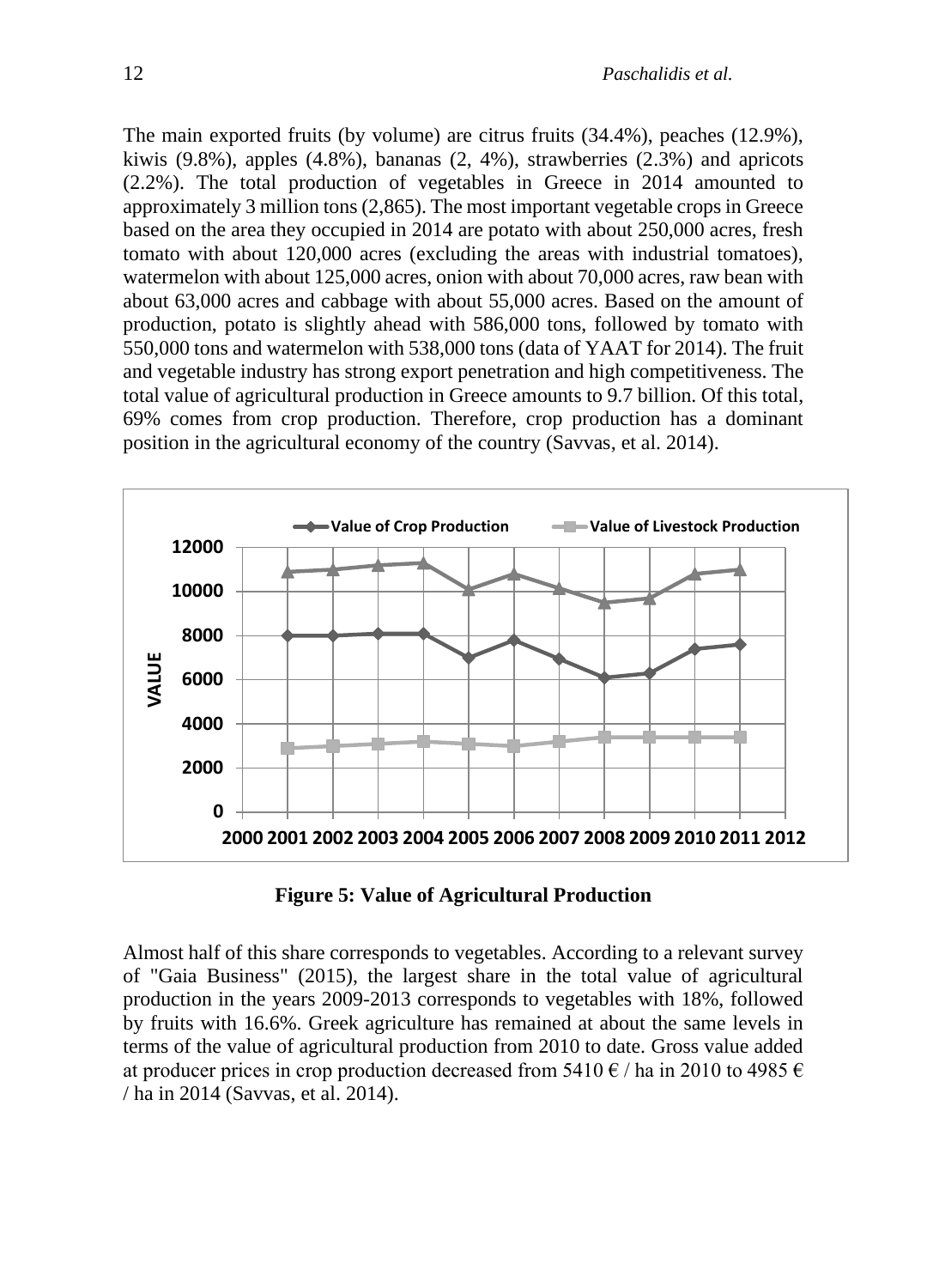#### **4. Conclusions**

While Greece has significant natural advantages for plant cultivation, crop production faces significant deficits in terms of know-how as well as in terms of organization and marketing. An important reason that makes it difficult to modernize farms for crop production is their small size. Increasing the average size of crop farms is expected to contribute to the improvement and better utilization of technological equipment and infrastructure. At the same time, it can help to show greater adaptability to changes taking place internationally, in order to increase their competitiveness and create better marketing conditions for products and exports.